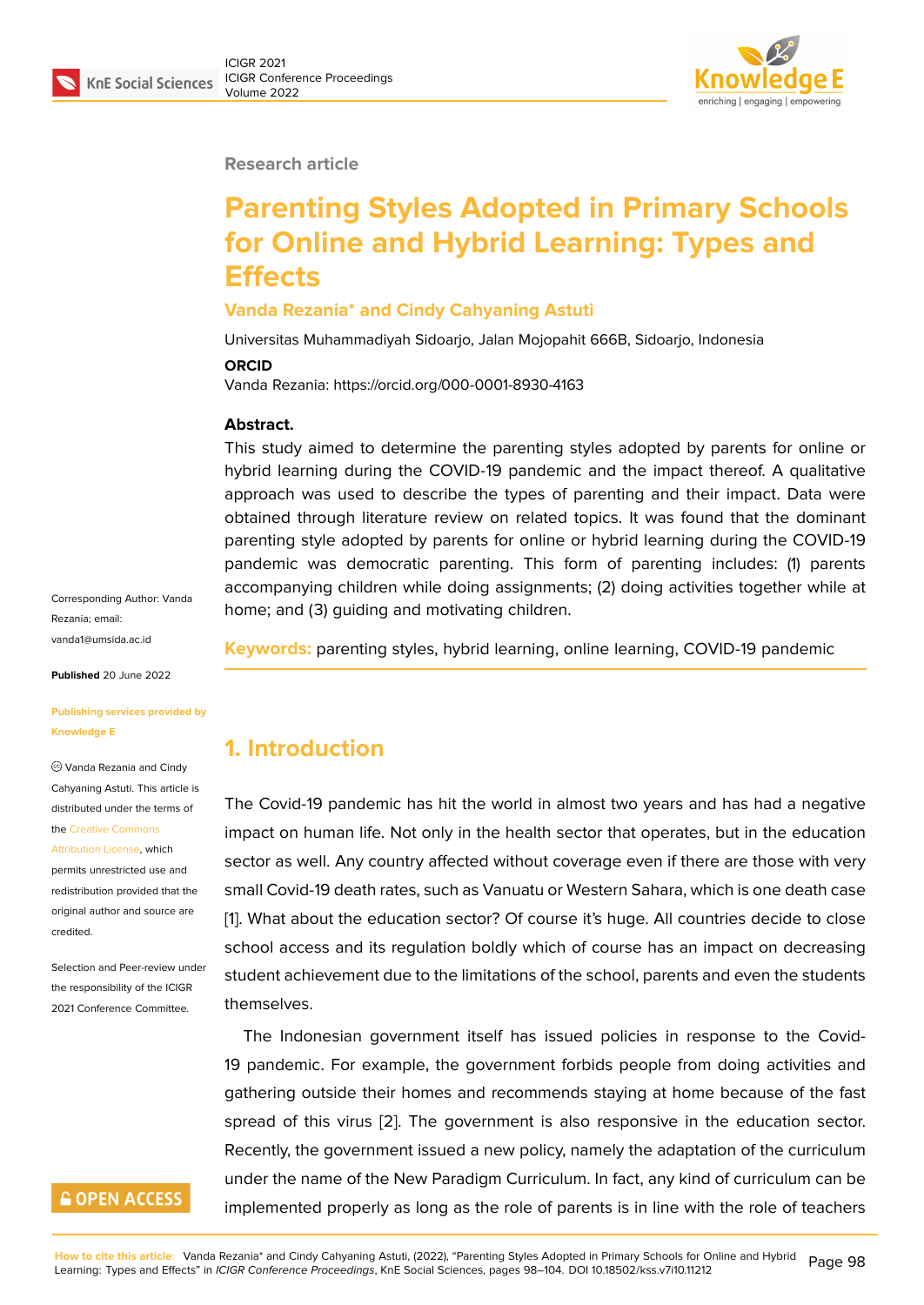in schools. What about government policies related to the education sector other than the curriculum? Of course there is. Policy in implementing Hybrid Learning as an effort to improve student achievement. There is one study that shows the positive impact of implementing Hybrid Learning, namely the results show that students in Hybrid Learning classes feel a stronger sense of community than students in traditional classroom settings. Analysis of learning styles shows that learning styles have a significant effect on learning outcomes in the study group. Accommodator learners have higher e-learning effectiveness than other style learners [3]. The results of a similar study concluded that Hybrid Learning had a positive impact. The results of this study concluded that there was a significant difference (p <0.05) between the Hybrid Learning and conventional learning groups in advanced mathem[ati](#page-5-2)cal thinking skills, where the group that was treated with Hybrid learning got higher results than the group that was not treated [4 ]. Looking at some of the results of these studies, it can be concluded that Hybrid Learning is feasible to be applied during the Covid-19 pandemic.

In addition, it is not only the learning model that is highlighted, but also the parenting style of parents during the Covid-19 pandemic. Parenting patterns that parents apply at home of course affect the learning abilities of students and take different forms in each family. Parenting is a way for parents to nurture, care for, look after, educate, teach, and train children according to the character of the parents. Some say that there are three or four types of parenting. As revealed by Santrock are as follows: (1) Authoritarian parenting, namely parenting that urges children to follow orders and respect parents. In this pattern, parents have a very dominant role and seem to impose their will and have strict boundaries; (2) democratic parenting, namely parenting that is positive and tends to provide opportunities for children to have an opinion or decide something as well as limits given with the child's consent; and (3) permissive parenting, in which parents never set limits and roles for their presence so that children will act without direction [5]. With these three types or types of parenting, researchers want to see how parenting is applied during combined learning in Indonesia, namely online and hybrid learning..

### **2. Research Methods**

This study uses a literature review method that outlines theories, findings, and other research materials obtained from reference materials to be used as the basis for research activities to develop a frame of mind related to the type of parenting and its impact during online learning and hybrid learning that have been implemented in Indonesia. The literature used takes into account the following provisions: (1) research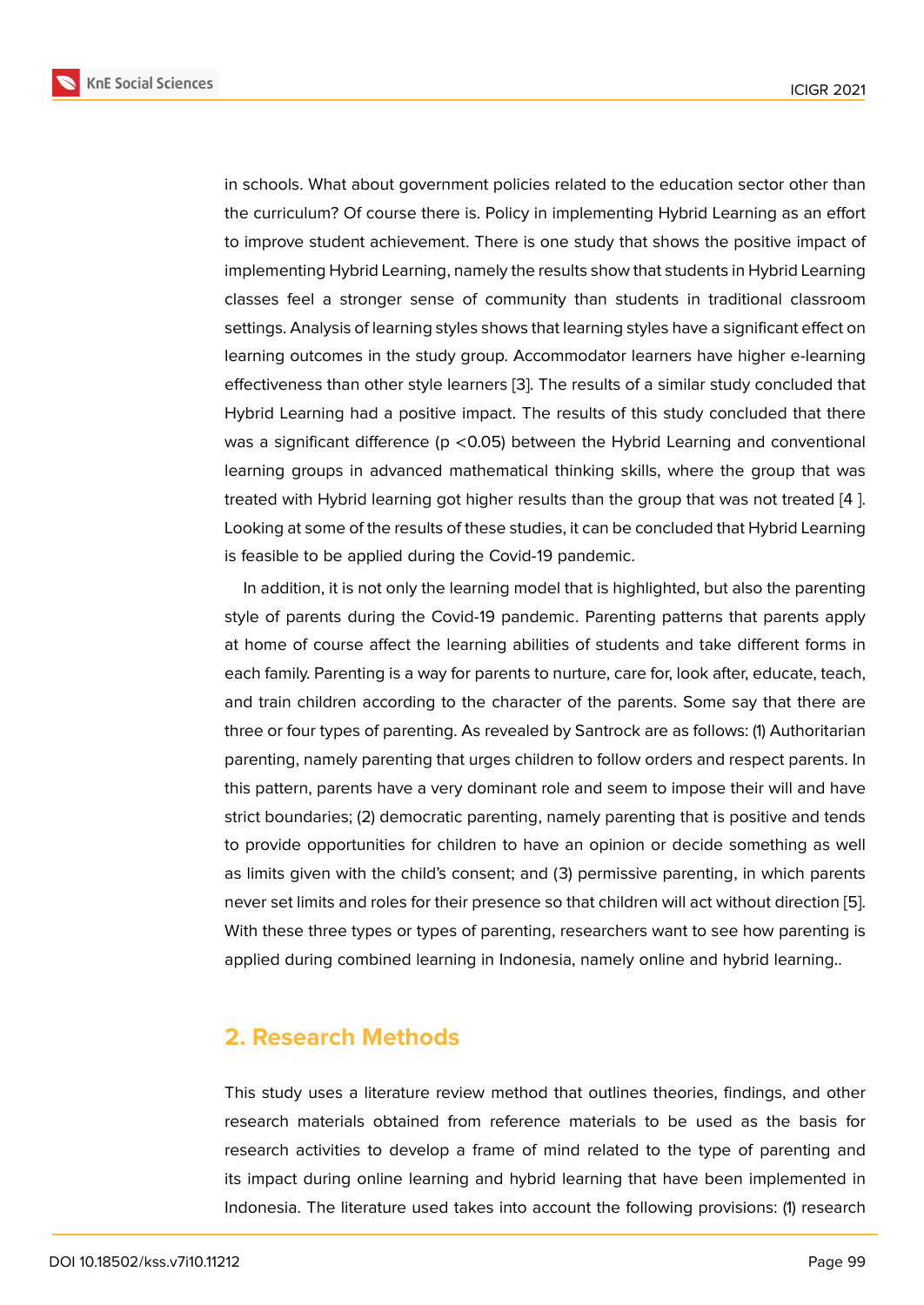that examines the types of parenting during online learning and hybrid learning; (2) research that examines hybrid learning or online learning; (3) last two years publication; and (4) published in accredited journals or proceedings.

### **3. Result and Conclusion**

The following table shows some research related to online learning/hybrid learning and the types of parenting used by parents during the COVID-19 pandemic:

The parenting pattern instilled by each family is different, this depends on the perspective of the parents in responding to the Covid-19 pandemic. During the pandemic, parents and teachers try to work together in maximizing learning so that students don't lose learning moments. But in reality, students experience a decrease in achievement as a result of learning that is not optimal (learning loss). With this learning loss, it is possible that it will have an impact on the economic sector in the long term. Likewise, the social impact during the implementation of learning during the pandemic is estimated to have affected mental health conditions. Not only for students, but also for parents, even teachers and also the school. Therefore, the Indonesian government took quick steps, namely deciding to implement face-to-face learning by implementing hybrid learning.

Looking at the findings from the table above, it can be concluded that the type of parenting that is dominantly applied is the type of democratic parenting. The forms of parenting of this type include: (1) Parents accompanying children while doing assignments; (2) doing activities together while at home; and (3) guiding and motivating children [6].

As parents, we need to consider all risks if we want to behave. For example, research results show that both adolescents and older adults from indulgent families report equal or [ev](#page-5-3)en higher self-esteem than those from authoritative households, whereas those from neglected and authoritarian families are consistently associated with lowest level of self-esteem. Regarding the internalization of social values, adolescents and adults who are raised in pampering and authoritative families prioritize the values of self-transcendence (universalism and benevolence) and conservation values (security, conformity, and tradition) compared to those who come from authoritarian families. and negligent, while those from authoritarian and negligent families. negligent and authoritarian families show lower scores on all measures of internalizing social values. These results suggest that a combination of high levels of parental warmth and involvement and low levels of assertiveness and coercion (i.e., a pampering parenting style) is an optimal parenting strategy in the cultural context in which the study was conducted, and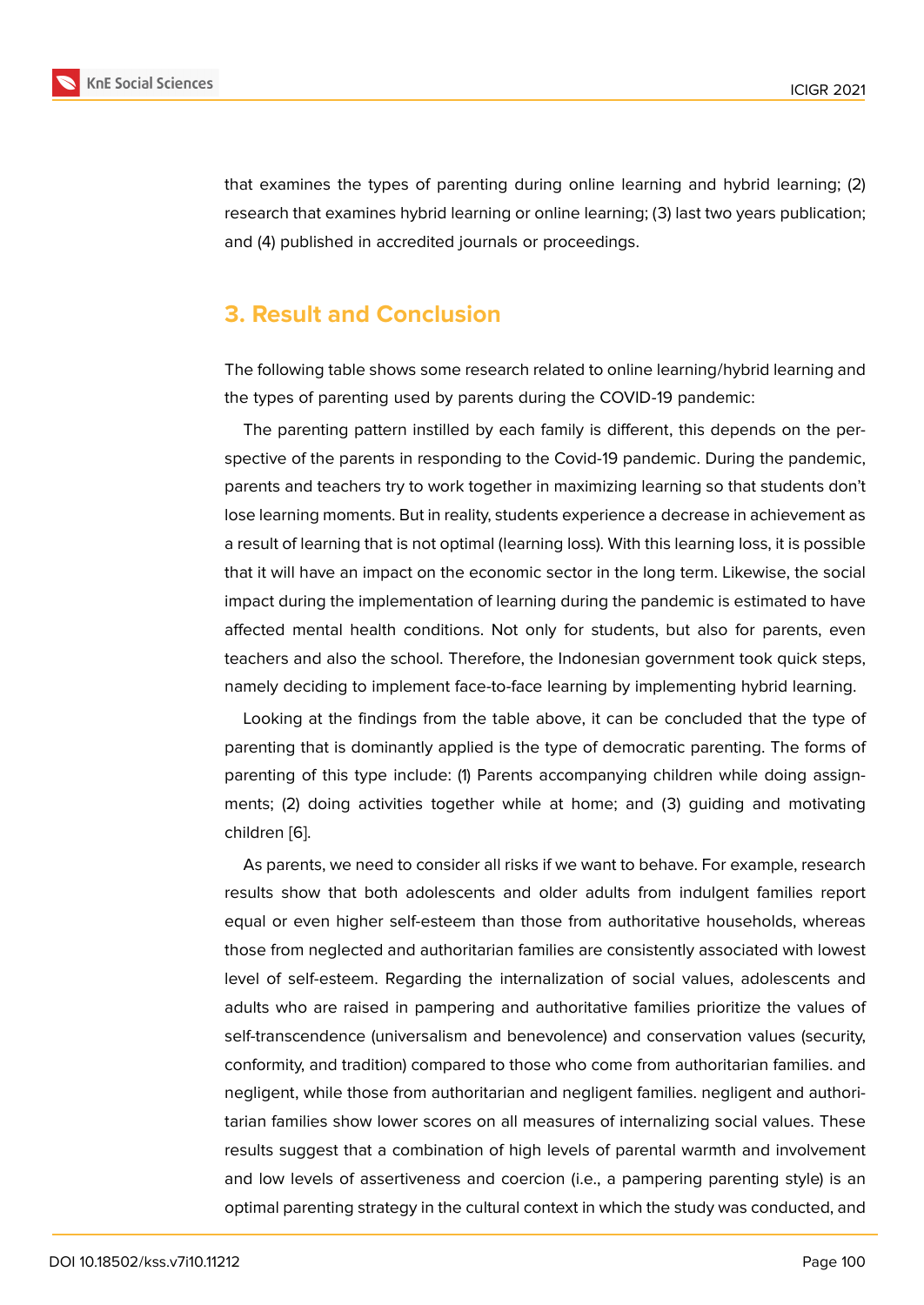| No | Researcher                                  | Journal                                                                                                      | Title of Article                                                                                                                                                                           | <b>Results</b>                                                                                                                                                                                                                                                                                                                                                                                      |
|----|---------------------------------------------|--------------------------------------------------------------------------------------------------------------|--------------------------------------------------------------------------------------------------------------------------------------------------------------------------------------------|-----------------------------------------------------------------------------------------------------------------------------------------------------------------------------------------------------------------------------------------------------------------------------------------------------------------------------------------------------------------------------------------------------|
| 1  | Eti<br>Kusmiati,<br>etc                     | PERNIK, Jurnal Parenting<br><b>PAUD</b>                                                                      | Patterns<br>Shaping<br>Children's<br><b>Discipline</b><br>a<br>Period                                                                                                                      | Parenting applied by parents during the<br>in Covid-19 pandemic in improving disci-<br>pline in children is a type of democratic<br>parenting Factors that influence it are<br>in parents' educational background, age of<br>Pandemic parents, role of parents, living environ-<br>ment, culture, and the influence of mass<br>media/games. Results: students' level of<br>discipline increased [6] |
| 2  | Putu<br>Suksma Cintya Nasional<br>Dewi, etc | Audina Seminar<br>Sistem<br>Informasi<br>2020, Fakultas<br>Teknologi<br>Informasi,<br><b>UNMER</b><br>Malang | Parenting<br>Patterns<br>Children<br>during<br>Covid-19<br>Pandemic                                                                                                                        | The recommended parenting pattern is<br>for authoritative parenting, such as maintain-<br>ing children's health, assisting children<br>the to learn online, taking time for joint<br>activities, creating a safe and comfort-<br>able environment, establishing intense<br>communication and creating innovations.<br>Result: children will be happy and feel<br>comfortable during learning [7]    |
| 3  | Muh.<br>Hidayat, etc                        | <b>Yusuf Jurnal</b><br>Pendidikan<br>Fisika                                                                  | The<br>оf<br>Learning<br>Learning<br>Model<br>Assisted<br>by<br>Media<br>Schoology on<br>the<br>Learning<br><b>Outcomes</b><br>Οf<br>Class XI MIA<br><b>MAN Pangkep</b><br><b>Students</b> | Effect The Schoology-assisted hybrid learning<br>Hybrid model that is applied to the experimental<br>class can improve student learning out-<br>comes [8]                                                                                                                                                                                                                                           |
| 4  | Ary<br>etc.                                 | Purmadi, Edcomtech:<br>Jurnal<br>Kajian<br>Teknologi<br>Pendidikan                                           | Development<br><b>of</b><br><b>Classes</b><br>with<br>Application<br>оf<br>Learning<br>Using Chamilo [9]<br><b>Civics</b><br>in<br>Courses                                                 | Product development in the form of<br>Online online classes with the application of<br>hybrid learning using Chamilo in Civics<br>the courses is running effectively Result:<br>students' cognitive learning outcomes<br>Hybrid increased from an average pretest of<br>60.13 to an average of posttest of 70.26                                                                                    |
| 5  | Nidya Audina, Jurnal Care<br>etc            |                                                                                                              | Parenting<br>Patterns<br>during<br>Covid-19<br>Pandemic<br>at<br><b>Bustanul</b><br>Athfal<br>Tapan<br>Kindergarten,<br>Pesisir Selatan<br>Regency                                         | The dominant parenting pattern dur-<br>ing the COVID-19 pandemic was the<br>the dominant democratic parenting pattern,<br>both from the choice of answers for the<br>male gender (father) and female gender<br>Aisyiyah (mother) [10]                                                                                                                                                               |

Table 1: Research Results on Types of Parenting and Online Learning/Hybrid Learning.

that the relationship between parenting style and socialization outcomes has the same short-term and long-term patterns [13]. The conclusion that can be drawn is that the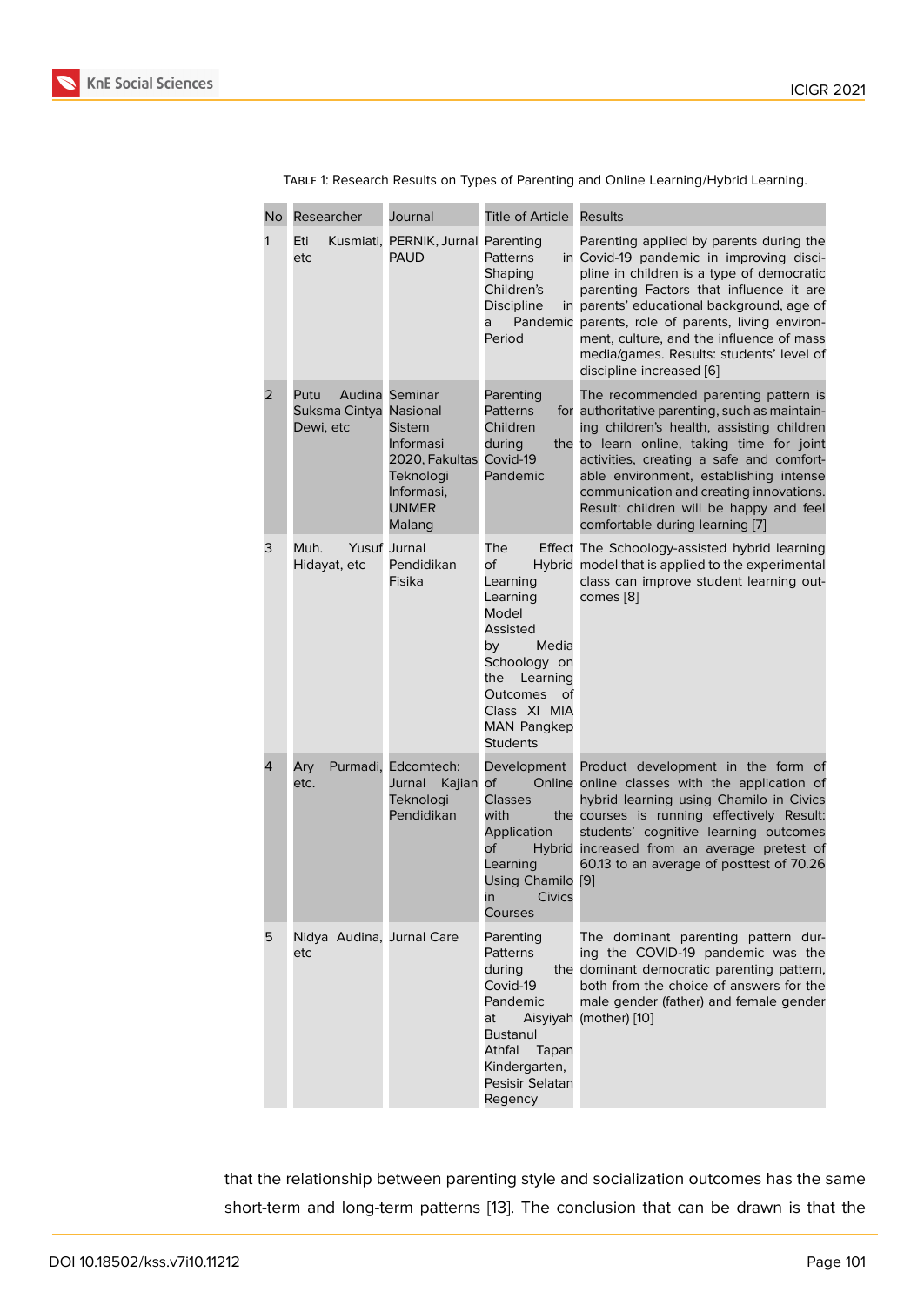| No | Researcher           | Journal                                                                                    | Title of Article Results                                                                                                                       |                                                                                                                                                                                                             |
|----|----------------------|--------------------------------------------------------------------------------------------|------------------------------------------------------------------------------------------------------------------------------------------------|-------------------------------------------------------------------------------------------------------------------------------------------------------------------------------------------------------------|
| 6  | Aisyah Pratiwi       | Institution<br>Repository:<br><b>Universitas</b><br>Sumatera<br>Utara                      | Parenting<br><b>Patterns</b><br>Children<br>at<br>06 -<br>Online<br>on.<br>Learning<br><b>Methods</b><br>the<br>During<br>Covid-19<br>Pandemic | The majority of democratic parenting are.<br>for 52 people (72.2%), authoritarian parent-<br>ing is 20 people (27.8%) and parents of<br>SDN students with permissive parenting are<br>Durian not found [11] |
|    | Gardha<br>Arsy, etc. | Rias Cendekia<br>Utama: Jurnal Assistance<br>Keperawatan<br>dan<br>Kesehatan<br>Masyarakat | of<br>in<br>Children<br>Age<br>During Online<br>Learning                                                                                       | Psychological Online learning carried out during the<br>pandemic causes psychosocial disor-<br>Parents ders for children such as anxiety and<br>School- insomnia [12]                                       |

Table 1: Research Results on Types of Parenting and Online Learning/Hybrid Learning.

dominant type of parenting used is democratic parenting which has a positive impact on children so that children can run online learning or hybrid learning to the maximum.

### **4. Conclusion**

Based on the results of the analysis, it can be concluded that the dominant type of parenting applied during online and hybrid learning is the type of democratic parenting. As for several forms of parenting of this type that have been found, among others: (1) parents accompany children while doing assignments; (2) doing activities together while at home; and (3) guiding and motivating children.

The impact of the type of democratic parenting found include: (1) increased student discipline, at least it is permanent; (2) children feel happy and comfortable during learning; and (3) student achievement increases or is stable. Therefore, the results of this study can be a reference for parents that during a pandemic or not, in the learning process by applying the right type of parenting can produce positive student behavior.

### **Acknowledgements**

The author would like to thank the University of Muhammadiyah Sidoarjo, especially DRPM UMSIDA, for providing the opportunity to participate in international conferences as a form of publishing scientific papers so that this scientific work can be useful for the general public.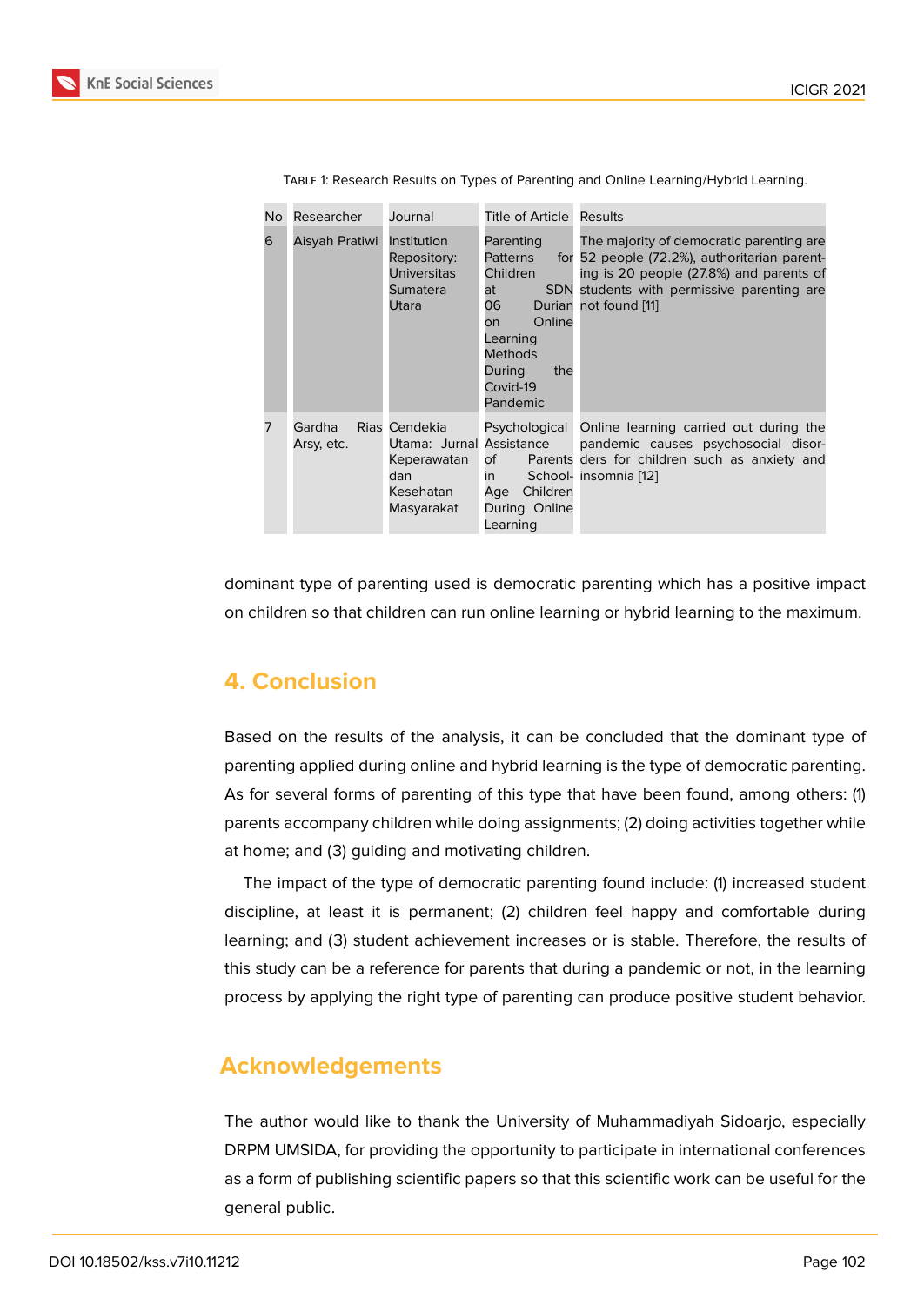

## **References**

- <span id="page-5-0"></span>[1] Jihad A, Eddy R. 5 negara dengan kasus Covid-19 terendah di dunia [Internet].IDN Times. 2021 Oct 30 [cited 2021 Dec 7]. Available from: https://www.idntimes.com/news/world/vanny-rahman/update-5-negaradengan-kasus-covid-19-terendah-di-dunia/3
- <span id="page-5-1"></span>[2] Andina A, Nurus S. Dampak pandemi Covid-19 terhadap kegiatan belajar mengajar di Indonesia. Jurnal Psikologi. 2020;13(2):214–25. https://doi.org/10.35760/psi.2020.v13i2.3572
- <span id="page-5-2"></span>[3] Bryan HC, Hua-Huei C, Learning style, sense of community and learning effectiveness in hybrid learning environment. Interactive Learning Environnments Journal. 2014;22(4):485–96. https://doi.org/10.1080/10494820.2012.680971
- [4] Ayu A, Darhim D, Dadang J, Kusnandi K. The effectiveness of hybrid learning in improving of teacher-student relationship in terms of learning motivation. Emerging Science Journal. 2021;5(4):443–56. https://doi.org/10.28991/esj-2021-01288
- [5] John WS. Pola asuh orang tua dalam membantu anak mengembangkan disiplin diri. Jakarta: PR Rineka Cipta; 2009.
- <span id="page-5-3"></span>[6] Eti K, Dianti YS, Shinta M. Pola asuh orang tua dalam membentuk disiplin anak di masa pandemi. PERNIK: Jurnal PAUD. 2021;4(2):78–93.
- [7] Putu ASCD, Husnul K. Pola asuh orang tua pada anak di masa pandemi. Paper presented at: Seminar Nasional Sistem Informasi, Fakultas Teknologi Informasi, Universitas Merdeka Malang; 2020 20 Oct; Malang, Indonesia.
- [8] Muh YH, Ayu A. Pengaruh model pembelajaran hybrid learning berbantuan media schoology terhadap hasil belajar peserta didik kelas XI MIA MAN pangkep. Jurnal Pendidikan Fisika. 2019;7(2):140–8.
- <span id="page-5-4"></span>[9] Ary PM, Samsul H, Lu'luin N. Pengembangan kelas daring dengan penerapan hybrid learning menggunakan chamilo pada mata kuliah pendidikan kerwarganegaraan. Edcomtech. Jurnal Kajian Teknologi Pendidikan. 2018;3(2):135–40.
- [10] Nidya A, Yaswinda Y. Pola asuh orang tua di masa pandemi Covid-19 di taman kanak-kanak asyiyah bustanul athfal tapan kabupaten pesisir selatan. Jurnal Care. 2021;9(1):69–74.
- [11] Aisyah P. Pola asuh orang tua pada anak SDN 06 durian terhadap metode pembelajaran daring selama masa pandemi Covid-19. Repositori Institusi Universitas Sumatera Utara;Indonesia 2021. Available from: https://repositori.usu.ac.id/handle/123456789/44661